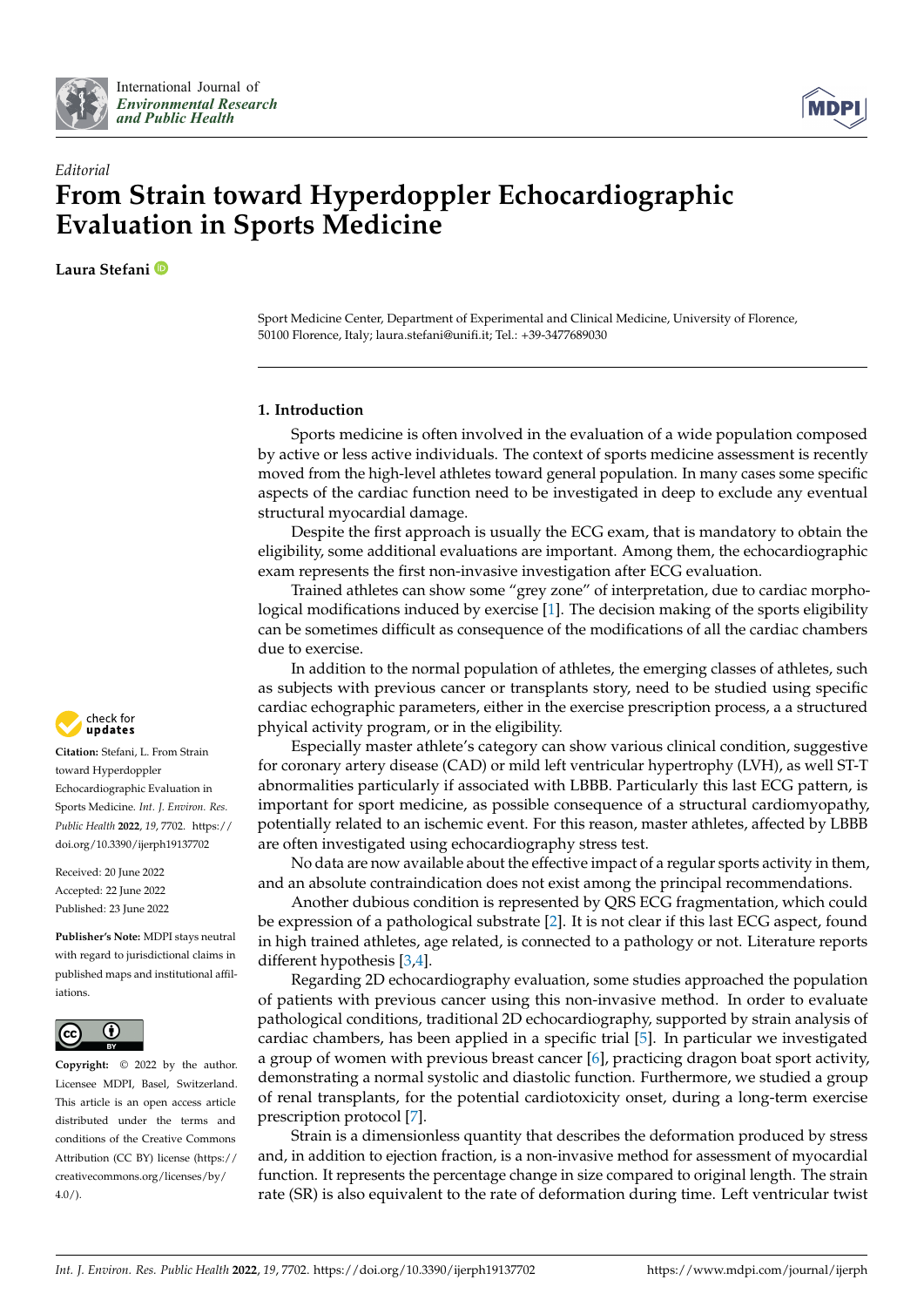movement is defined as the difference of rotation between the basal segment and the apical one calculated by spatial velocity gradient. All these parameters contribute to identify a normal LV functioning [\[8\]](#page-3-7).

More recently a new system has been created to complete the investigation of the myocardial performance by the vorticity blood flow study. It consists in the hyperdoppler echocardiographic method. This is a sort of eveolution of the echocardiographic investigation. The hyperdoppler method combines the strain analysis with colour image. It has highlighted the role and the importance of the intracardiac vortex and the intracardiac forces. Until now, the evaluation of intracardiac flows was a prerogative of the MRI [\[9\]](#page-3-8). The echocardiographic method has been recently validated [\[10\]](#page-3-9). The vorticity is a fluid property, based on its local angular velocity, that describes its tendency to rotate. A vortex is a fluid mass of circular or elliptical shape that rotates around a virtual central axis. When the boundaries disappear or expand abruptly (as in the case of systole and diastole), the stress generated by the friction creates a swirling flow of the peripheral layers of fluid that rotate away from the central jet. The flow organization plays a physiological role in the heart's work and any [\[10](#page-3-9)[,11\]](#page-3-10) disturbances of intracardiac dynamics, where the laminal flow is substituted by a vorticose one, can be considered to have a negative impact on cardiac function.

We know that fiber orientation and function have been described as a major determinant of blood flow orientation in heart chambers playing an essential role in cardiac performance.

This distribution generates important changes in blood flow direction and magnitude as it passes through the atria and ventricles. Multilayer cardiac magnetic resonance imaging (CMRI) can illustrate asymmetries and changes in the direction of flow through heart chambers redirecting the amount of blood flow to the next cavity. One such change in flow movement is the appearance of eddies, regions of major vorticity.

Eddies are formed as follows: when blood flows through a tubular structure, central fluid layers move faster than those adjacent (due to the frictional containment boundaries) creating eddies.

When the boundaries disappear or expand abruptly (as in the case of systole and diastole), the stress created by the friction generates a swirling tendency of fluid's peripheral layers that rotate away from the central jet.

Some peculiar geometric and kinetic data of the myocardial chamber are obtained from the Hyperdoppler analysis application. Among them the shape and the movement of the principal vortex in the LV chamber, characterized by deep, length and intensity, are fundamental to distinguish a normal myocardial work from a condition in which heart is involved in a major energy dissipation. Other parameters are kinetic parameters such as vorticity (W), wall shear stress (WSS), relative strength (RS), energy dissipation index (DI), kinetic energy fluctuation (KEF), and vortex fluctuation. These could be considered, especially in sports medicine, important indicators for detecting and monitoring abnormalities in patient's LV dysfunction. The acquistion is possible following the standard 2D echo imaging, following the American Society of Echocardiography/European Association of Cardiovascular Imaging recommendations [\[12\]](#page-3-11).

Measures are acquired from 3 cardiac cycles in sinus rhythm or 5 in atrial fibrillation, using Doppler and 2D-mode modalities. Study by hyperdoppler starts with early diastolic filling (transmitral blood flow is directed towards the left ventricle) which leads to formation of a vortex. The presence of vorticities is recognized through flow-based visualization techniques using colordoppler mapping (Figure [1\)](#page-2-0). In first analysis, from the colour point of view, the principal flow direction, and the vector's forces distribution show that the direction of the flow has a specific length that has some peculiar characteristics in normal if compared to athletes and also to patients.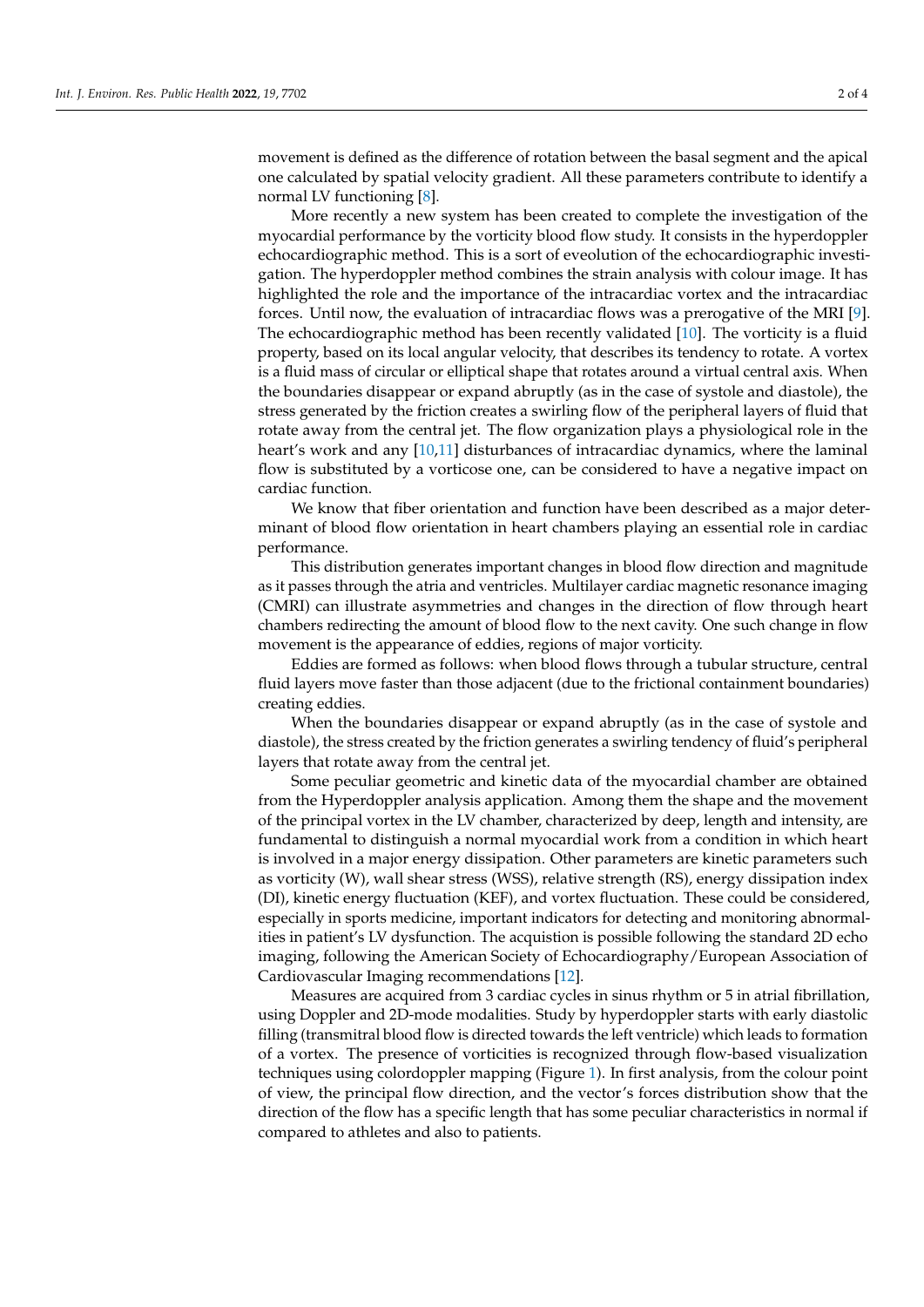<span id="page-2-0"></span>

Figure 1. Example of Vortex acquisition and analysis in subjects after renal transplantation and mild hypertension. Caption: the blue colour is the main central flow in the LV chamber. The forces tributions are represented by the red angular flow. distributions are represented by the red angular flow.

In a healthy heart the left ventricle works producing an intraventricular flow pattern to minimize the energy dissipation. Instead in case of abnormal vorticities the transfer in blood flow can increase energy consumption during ejection. The eventual differences can clarify the eventual incorrect situations where the heart woks in a not adequate situation and therefore with high level of energy lost.

## and watches and understand the LV structure and the LV structure and function. In the LV structure and function. The hypothesis is to propose a large use of the hyperdoppler in compiled in compiler in compiled in compiled in compiled in compiled in compiled in compiled in compiled in compiled in compiled in compiled in compiled in co **2. Conclusions**

Strain analisys is recently largely included in the evaluation of athletes especially in case of previous pathological conditions, where the exclusion of cardiotoxicity or reduced contractile function is determinant to plan a physical activity program. The hyperdoppler is a novel ultrasonic biomechanics method based on the integration of both, LV vortex and wall motion, to fully assess and understand the LV structure and function.

The hypothesis is to propose a large use of the hyperdoppler in combination with myocardial deformation study, especially in those subjects where there is a doubt of a myocardial deformation study, especially in those subjects where there is a doubt of a cardiomyopathy, despite not evident. The method has a high reproducibility despite not completely compared among the software available.<br>Could be the the the the software available.

Some research proposed the hyperdoppler in the investigation of the dissincronicity possible both in healthy people, athletes and pathological clinical situations [\[9](#page-3-8)[,13\]](#page-3-12). Concomorbidities, the role of hyperdoppler can find many fields of application, mainly in the follow-up of sports eligibility or exercise prescription. A specific application could be the eventual differences among the different kinds of sports practiced.<br>of the myocardial function. As recently shown a large clinical application of this method is sidering the wide population investigated in sports medicine, especially subjects with

**Funding:** This research received no external funding.

**Institutional Review Board Statement:** The study did not require ethical approval.

**Informed Consent Statement:** Not applicable.

Data Availability Statement: The study did not report any data.

statement from the British Society of Echocardiography and Cardiac Risk in the Young. *Echo Res. Pract.* **2018**, *5*, G1–G10. **Conflicts of Interest:** The author declares no conflict of interest.